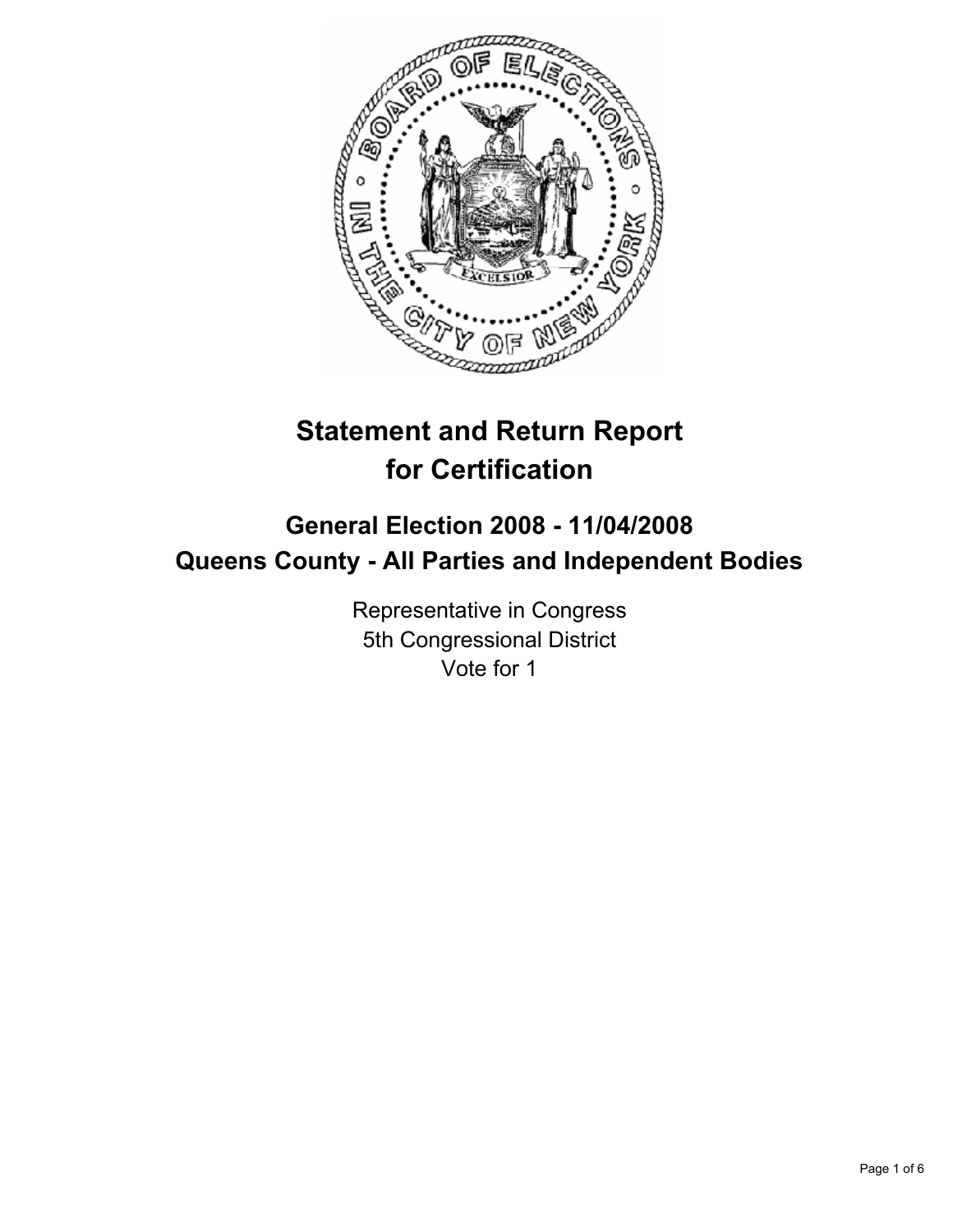

| PUBLIC COUNTER                            | 22,235 |
|-------------------------------------------|--------|
| <b>EMERGENCY</b>                          | 27     |
| ABSENTEE/MILITARY                         | 561    |
| <b>FEDERAL</b>                            | 134    |
| <b>AFFIDAVIT</b>                          | 812    |
| <b>Total Ballots</b>                      | 23,769 |
| <b>GARY L ACKERMAN (DEMOCRATIC)</b>       | 11,355 |
| ELIZABETH BERNEY (REPUBLICAN)             | 2,947  |
| <b>GARY L ACKERMAN (INDEPENDENCE)</b>     | 363    |
| JUN POLICARPIO (CONSERVATIVE)             | 233    |
| <b>GARY L ACKERMAN (WORKING FAMILIES)</b> | 297    |
| <b>Total Votes</b>                        | 15,195 |
| Unrecorded                                | 8,574  |

#### **Assembly District 24**

| <b>PUBLIC COUNTER</b>                     | 25,944 |
|-------------------------------------------|--------|
| <b>EMERGENCY</b>                          | 243    |
| ABSENTEE/MILITARY                         | 877    |
| <b>FEDERAL</b>                            | 173    |
| <b>AFFIDAVIT</b>                          | 627    |
| <b>Total Ballots</b>                      | 27,864 |
| <b>GARY L ACKERMAN (DEMOCRATIC)</b>       | 16,085 |
| ELIZABETH BERNEY (REPUBLICAN)             | 4,890  |
| <b>GARY L ACKERMAN (INDEPENDENCE)</b>     | 616    |
| JUN POLICARPIO (CONSERVATIVE)             | 392    |
| <b>GARY L ACKERMAN (WORKING FAMILIES)</b> | 427    |
| <b>Total Votes</b>                        | 22,410 |
| Unrecorded                                | 5,454  |

| PUBLIC COUNTER                        | 10,026 |
|---------------------------------------|--------|
| <b>EMERGENCY</b>                      | 28     |
| ABSENTEE/MILITARY                     | 243    |
| <b>FEDERAL</b>                        | 53     |
| <b>AFFIDAVIT</b>                      | 207    |
| <b>Total Ballots</b>                  | 10,557 |
| GARY L ACKERMAN (DEMOCRATIC)          | 4,653  |
| ELIZABETH BERNEY (REPUBLICAN)         | 2,579  |
| <b>GARY L ACKERMAN (INDEPENDENCE)</b> | 288    |
| JUN POLICARPIO (CONSERVATIVE)         | 211    |
| GARY L ACKERMAN (WORKING FAMILIES)    | 169    |
| <b>Total Votes</b>                    | 7,900  |
| Unrecorded                            | 2.657  |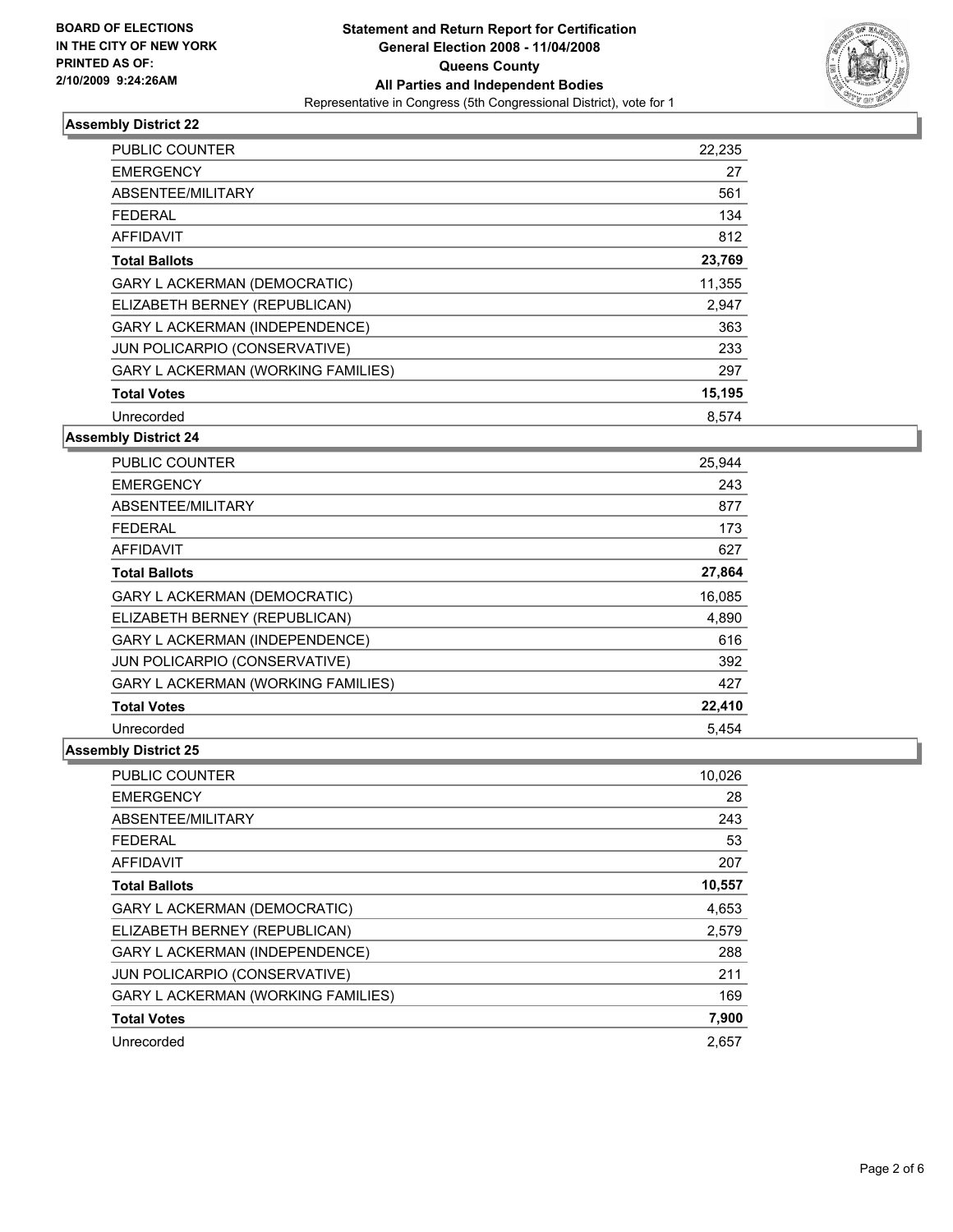

| <b>PUBLIC COUNTER</b>                 | 42,640 |
|---------------------------------------|--------|
| <b>EMERGENCY</b>                      | 236    |
| ABSENTEE/MILITARY                     | 1,486  |
| <b>FEDERAL</b>                        | 215    |
| <b>AFFIDAVIT</b>                      | 933    |
| <b>Total Ballots</b>                  | 45,510 |
| GARY L ACKERMAN (DEMOCRATIC)          | 23,013 |
| ELIZABETH BERNEY (REPUBLICAN)         | 10,533 |
| <b>GARY L ACKERMAN (INDEPENDENCE)</b> | 977    |
| JUN POLICARPIO (CONSERVATIVE)         | 806    |
| GARY L ACKERMAN (WORKING FAMILIES)    | 579    |
| ANDREW FREITAG (WRITE-IN)             |        |
| ANDREW WELIO (WRITE-IN)               |        |
| JOHN KOCHENDAFE (WRITE-IN)            |        |
| TONEY STARK (WRITE-IN)                |        |
| <b>Total Votes</b>                    | 35,912 |
| Unrecorded                            | 9,598  |

#### **Assembly District 27**

| <b>PUBLIC COUNTER</b>                 | 704 |  |
|---------------------------------------|-----|--|
| <b>EMERGENCY</b>                      | 0   |  |
| ABSENTEE/MILITARY                     | 20  |  |
| <b>FEDERAL</b>                        | 4   |  |
| <b>AFFIDAVIT</b>                      | 25  |  |
| <b>Total Ballots</b>                  | 753 |  |
| GARY L ACKERMAN (DEMOCRATIC)          | 338 |  |
| ELIZABETH BERNEY (REPUBLICAN)         | 178 |  |
| <b>GARY L ACKERMAN (INDEPENDENCE)</b> | 24  |  |
| JUN POLICARPIO (CONSERVATIVE)         | 12  |  |
| GARY L ACKERMAN (WORKING FAMILIES)    | 10  |  |
| <b>Total Votes</b>                    | 562 |  |
| Unrecorded                            | 191 |  |

| PUBLIC COUNTER                            | 846 |
|-------------------------------------------|-----|
| <b>EMERGENCY</b>                          | 0   |
| ABSENTEE/MILITARY                         | 13  |
| <b>FEDERAL</b>                            | 5   |
| AFFIDAVIT                                 | 51  |
| <b>Total Ballots</b>                      | 915 |
| <b>GARY L ACKERMAN (DEMOCRATIC)</b>       | 584 |
| ELIZABETH BERNEY (REPUBLICAN)             | 76  |
| <b>GARY L ACKERMAN (INDEPENDENCE)</b>     | 10  |
| JUN POLICARPIO (CONSERVATIVE)             | 8   |
| <b>GARY L ACKERMAN (WORKING FAMILIES)</b> | 7   |
| <b>Total Votes</b>                        | 685 |
| Unrecorded                                | 230 |
|                                           |     |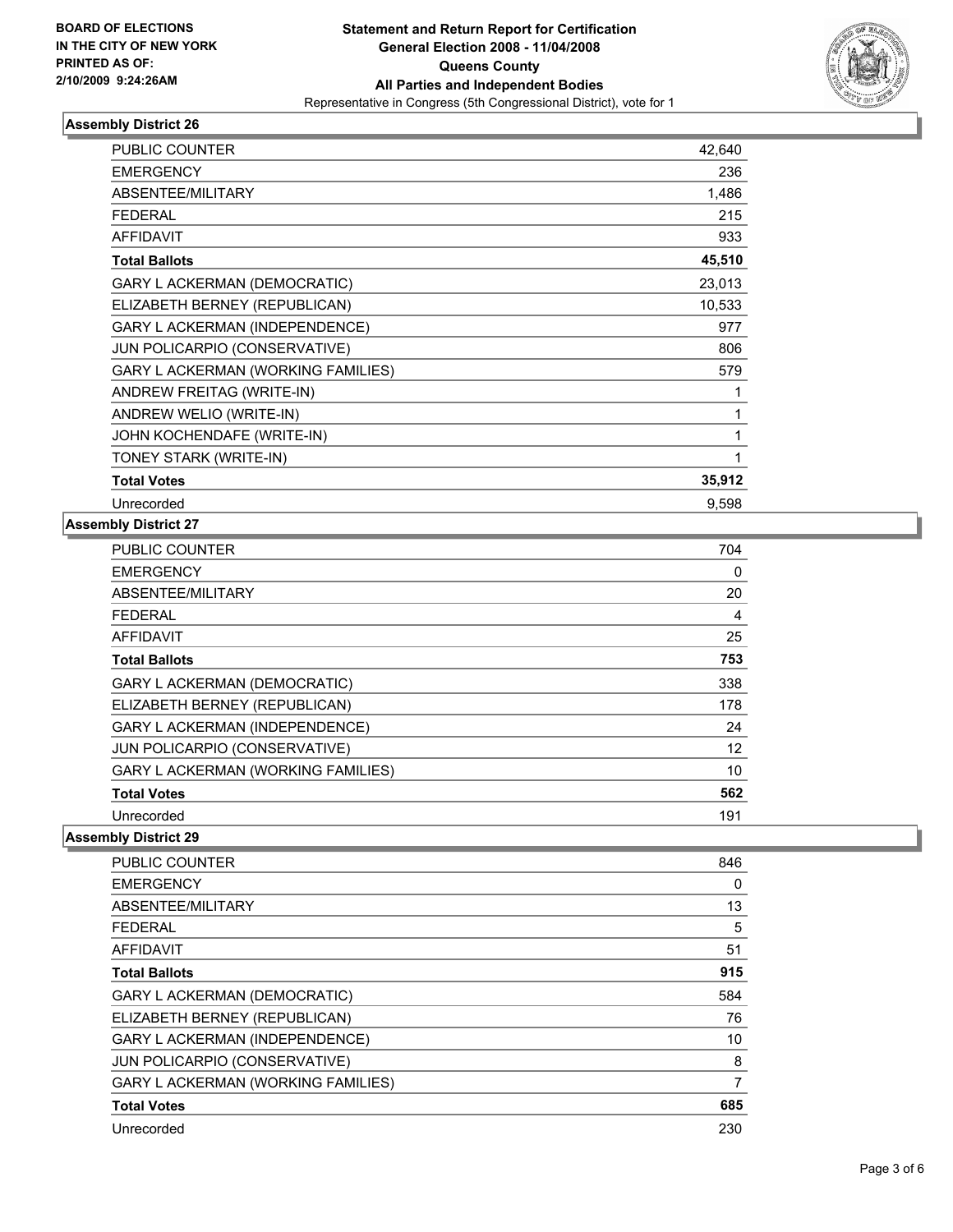

| <b>PUBLIC COUNTER</b>                     | 596 |  |
|-------------------------------------------|-----|--|
| <b>EMERGENCY</b>                          | 0   |  |
| ABSENTEE/MILITARY                         | 12  |  |
| <b>FEDERAL</b>                            | 3   |  |
| <b>AFFIDAVIT</b>                          | 16  |  |
| <b>Total Ballots</b>                      | 627 |  |
| <b>GARY L ACKERMAN (DEMOCRATIC)</b>       | 283 |  |
| ELIZABETH BERNEY (REPUBLICAN)             | 128 |  |
| GARY L ACKERMAN (INDEPENDENCE)            | 21  |  |
| JUN POLICARPIO (CONSERVATIVE)             | 14  |  |
| <b>GARY L ACKERMAN (WORKING FAMILIES)</b> | 8   |  |
| <b>Total Votes</b>                        | 454 |  |
| Unrecorded                                | 173 |  |

#### **Assembly District 33**

| <b>PUBLIC COUNTER</b>                     |  |
|-------------------------------------------|--|
| <b>EMERGENCY</b>                          |  |
| ABSENTEE/MILITARY                         |  |
| <b>FEDERAL</b>                            |  |
| <b>AFFIDAVIT</b>                          |  |
| <b>Total Ballots</b>                      |  |
| <b>GARY L ACKERMAN (DEMOCRATIC)</b>       |  |
| ELIZABETH BERNEY (REPUBLICAN)             |  |
| <b>GARY L ACKERMAN (INDEPENDENCE)</b>     |  |
| JUN POLICARPIO (CONSERVATIVE)             |  |
| <b>GARY L ACKERMAN (WORKING FAMILIES)</b> |  |
| <b>Total Votes</b>                        |  |
| Unrecorded                                |  |

| PUBLIC COUNTER                            | 2,001 |  |
|-------------------------------------------|-------|--|
| <b>EMERGENCY</b>                          | 0     |  |
| ABSENTEE/MILITARY                         | 24    |  |
| <b>FEDERAL</b>                            | 10    |  |
| AFFIDAVIT                                 | 90    |  |
| <b>Total Ballots</b>                      | 2,125 |  |
| <b>GARY L ACKERMAN (DEMOCRATIC)</b>       | 1,141 |  |
| ELIZABETH BERNEY (REPUBLICAN)             | 180   |  |
| GARY L ACKERMAN (INDEPENDENCE)            | 8     |  |
| JUN POLICARPIO (CONSERVATIVE)             | 8     |  |
| <b>GARY L ACKERMAN (WORKING FAMILIES)</b> | 21    |  |
| <b>Total Votes</b>                        | 1,358 |  |
| Unrecorded                                | 767   |  |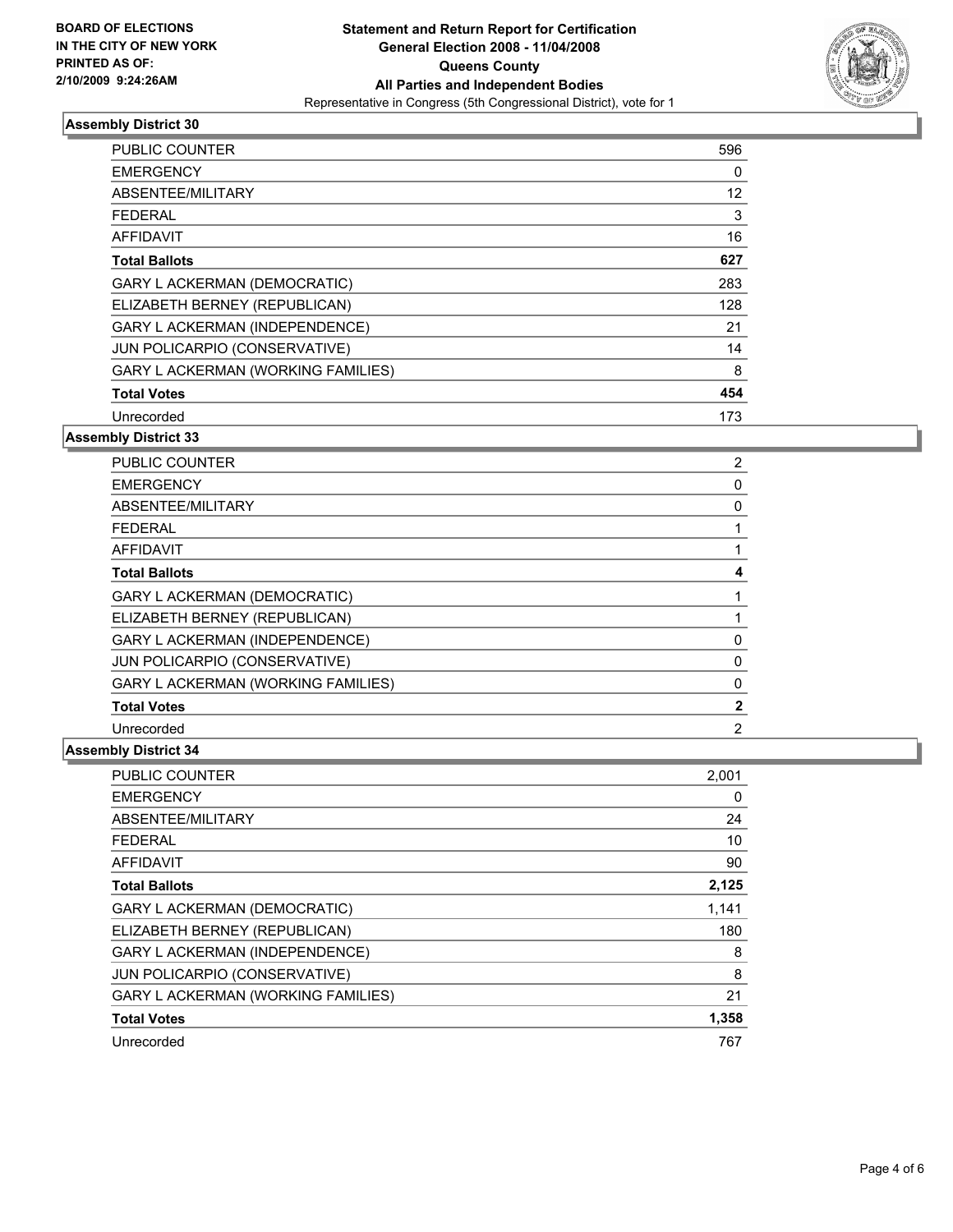

| PUBLIC COUNTER                            | 13,811 |
|-------------------------------------------|--------|
| <b>EMERGENCY</b>                          | 21     |
| ABSENTEE/MILITARY                         | 348    |
| FEDERAL                                   | 75     |
| AFFIDAVIT                                 | 504    |
| <b>Total Ballots</b>                      | 14,759 |
| <b>GARY L ACKERMAN (DEMOCRATIC)</b>       | 8,137  |
| ELIZABETH BERNEY (REPUBLICAN)             | 1,351  |
| GARY L ACKERMAN (INDEPENDENCE)            | 113    |
| JUN POLICARPIO (CONSERVATIVE)             | 117    |
| <b>GARY L ACKERMAN (WORKING FAMILIES)</b> | 161    |
| <b>Total Votes</b>                        | 9,879  |
| Unrecorded                                | 4,880  |

| <b>PUBLIC COUNTER</b>                     | 10,009 |
|-------------------------------------------|--------|
| <b>EMERGENCY</b>                          | 45     |
| ABSENTEE/MILITARY                         | 123    |
| <b>FEDERAL</b>                            | 49     |
| AFFIDAVIT                                 | 343    |
| <b>Total Ballots</b>                      | 10,569 |
| GARY L ACKERMAN (DEMOCRATIC)              | 5,397  |
| ELIZABETH BERNEY (REPUBLICAN)             | 783    |
| <b>GARY L ACKERMAN (INDEPENDENCE)</b>     | 66     |
| JUN POLICARPIO (CONSERVATIVE)             | 59     |
| <b>GARY L ACKERMAN (WORKING FAMILIES)</b> | 140    |
| <b>Total Votes</b>                        | 6,445  |
| Unrecorded                                | 4,124  |